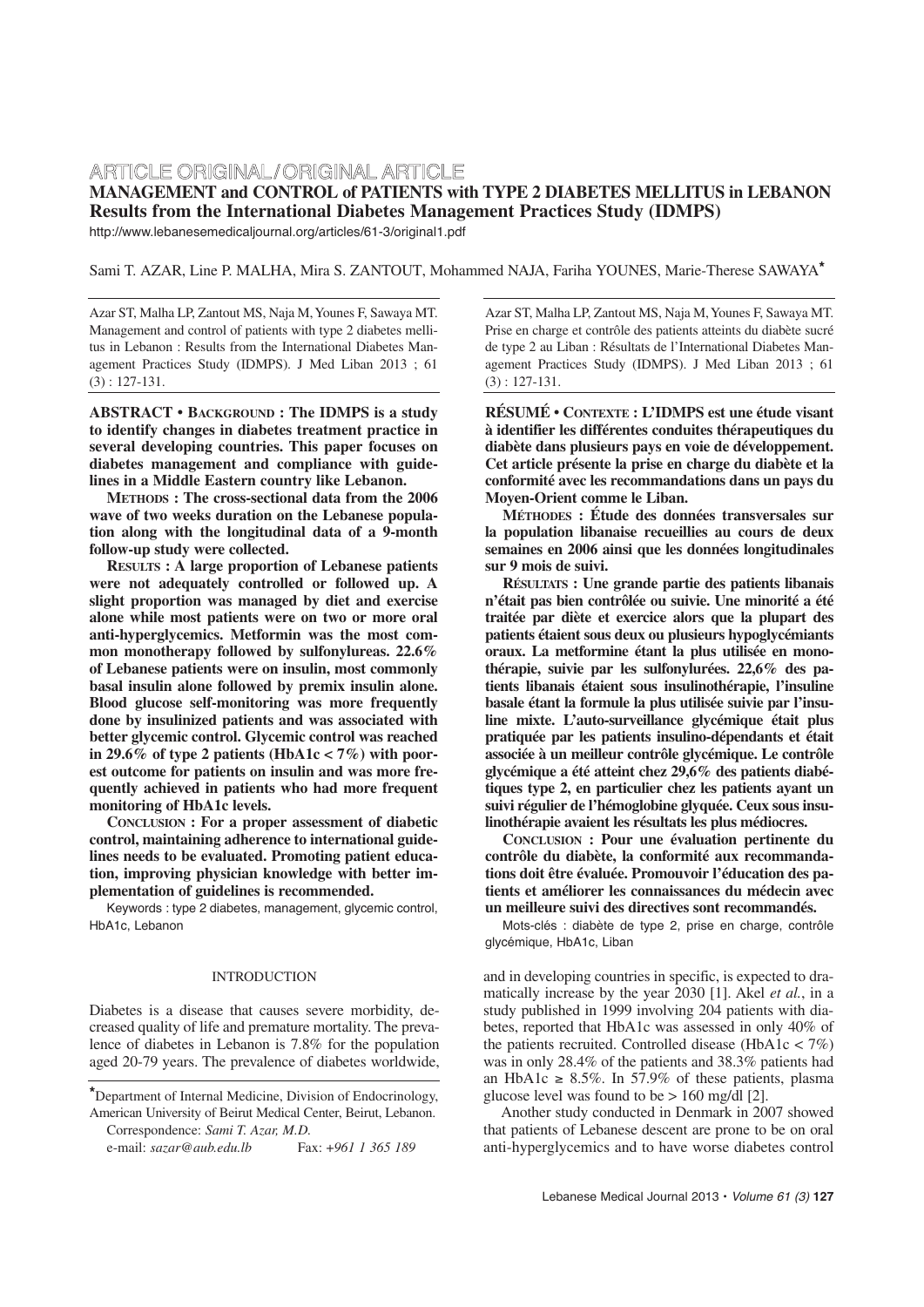as compared to Danes [3]. Among the several factors that could account for this observation, genetic predisposition and culture-related lifestyle have been mentioned. Increasing awareness on the management of diabetes should be followed by proper documentation of medical information and better implementation of the international guidelines and standard procedures, such as the American Diabetes Association/European Association for the Study of Diabetes (ADA/EASD). Hirbli *et al.* reported that six months after starting a "diabetes initiative" in Lebanon, there was an improvement in recording the parameters of diabetes control including lifestyle, medical condition and blood tests [4].

In this paper, data from the International Diabetes Management Practices Study (IDMPS) were retrieved in order to primarily assess the therapeutic management and control of type 2 diabetes mellitus in the current medical practice in the Lebanese population. Secondary end points included management of type 1 diabetes patients, insulin therapy, follow-up of patients and proportion of patients under the HbA1c threshold compared to international guidelines, ADA and EASD.

## STUDY DESIGN

The IDMPS is an international, multicenter, observational study of patients with type 1 and type 2 diabetes. The study consists of five waves conducted as one wave per year, consisting of two parts, a cross sectional and a longitudinal study. For the current 2006 cross sectional wave, a random sample of physicians from the participating countries recruited the first 10 patients with type 2 diabetes and the first 5 patients with type 1 diabetes during a 2-week time frame. Patients less than 18 years of age were excluded from the study. Other criteria for exclusion were current participation in another clinical study, participation in a previous IDMPS wave and current temporary insulin treatment. The study mainly concentrated on diabetes practices and evaluated the degree of compliance with guidelines in non-Western countries in Asia, Eastern Europe, Latin America, Africa and the Middle East [5]. A paper has been recently published by Chan *et al.* on predictive factors of glycemia control based on results from the IDMPS study [6].

## **METHODS**

The data used in this paper has been collected during the 2006 wave and involves the cross-sectional data of 2 weeks duration and the longitudinal data of a 9-month follow-up collected in Lebanon.

Registries of the IDMPS included both type 1 and type 2 diabetic patients. Informed consent was obtained from all participating patients. Ethics committee's approval was obtained from participating centers where such committees are in place.

Statistical analysis was retrieved, with permission, from the original analysis for the IDMPS second wave which was conducted by Mapi-Naxis in Lyon, France, using SAS version 8.02 (SAS Institute Inc., Cary, NC, USA).

#### **Statistical analysis**

Mean and standard deviation (SD) was used to summarize numeric variables such as age, body mass index (BMI), duration of the disease and total daily insulin dose while percentages were used for summarizing categorical variables such as type of diabetes, type of treatment, selfmonitoring, and reaching blood pressure target (systolic < 130 mmHg and diastolic < 80 mmHg); reaching LDL target (< 100 mg/dl); reaching HbA1c target (<  $7\%$ ); reaching fasting blood glucose target ( $\leq 100$  mg/dl). Similarly, the data based on physicians' opinions about glycemic control were summarized using frequency distributions. Concordance between glycemic control based on the value of HbA1c and that based on the physicians' opinion were assessed using the kappa statistic and McNemar's test. The t-test was used to compare months since most recent HbA1c value between those who achieved glycemic control and those who did not. A *p*-value of .05 or less was considered statistically significant. The sample size was determined to give an absolute precision of 20% and a confidence interval of 95%.

# RESULTS

A total of 15,016 patients with type 2 diabetes were recruited to the second wave of the IDMPS; 1630 patients were recruited in Lebanon with 1571 patients included in the intention-to-treat analysis. The sample consisted of 286 patients with type 1 diabetes and 1285 patients with type 2 diabetes. Recruitment was carried out in 128 sites by a total of 115 physicians. The mean age of recruited Lebanese patients was  $59.94 \pm 11.51$  years and the mean duration of disease since diagnosis was  $8.73 \pm 7.49$  years. Most patients with type 1 diabetes were under the age of 40 years (73%) while the majority of patients with type 2 diabetes were between 40 and 65 years old (61.3%). Mean BMI was  $24.6 \text{ kg/m}^2$  for type 1 diabetes patients while it was  $29.04 \text{ kg/m}^2$  in type 2 diabetes patients. 26.2% of patients did not benefit from any kind of insurance (neither public nor private). This paper will elaborate on the findings for only the type 2 diabetes patients in Lebanon.

# **Type of treatment regimen used in Type 2 patients in the Lebanese population**

Diet and exercise was the treatment of choice for 4% of the patients, 73.3% were on oral glucose lowering drug (OGLD) alone and 22.7% on insulin therapy, alone or in combination with OGLD.

The most commonly prescribed OGLD regimen consisted of a combination of metformin and sulphonylureas, with or without the addition of other drugs (55.4% of patients on OGLD). Metformin or sulphonylurea monotherapy was the treatment in 15.7% and 13.3% of the patients on OGLD respectively (Fig. 1a, 1b).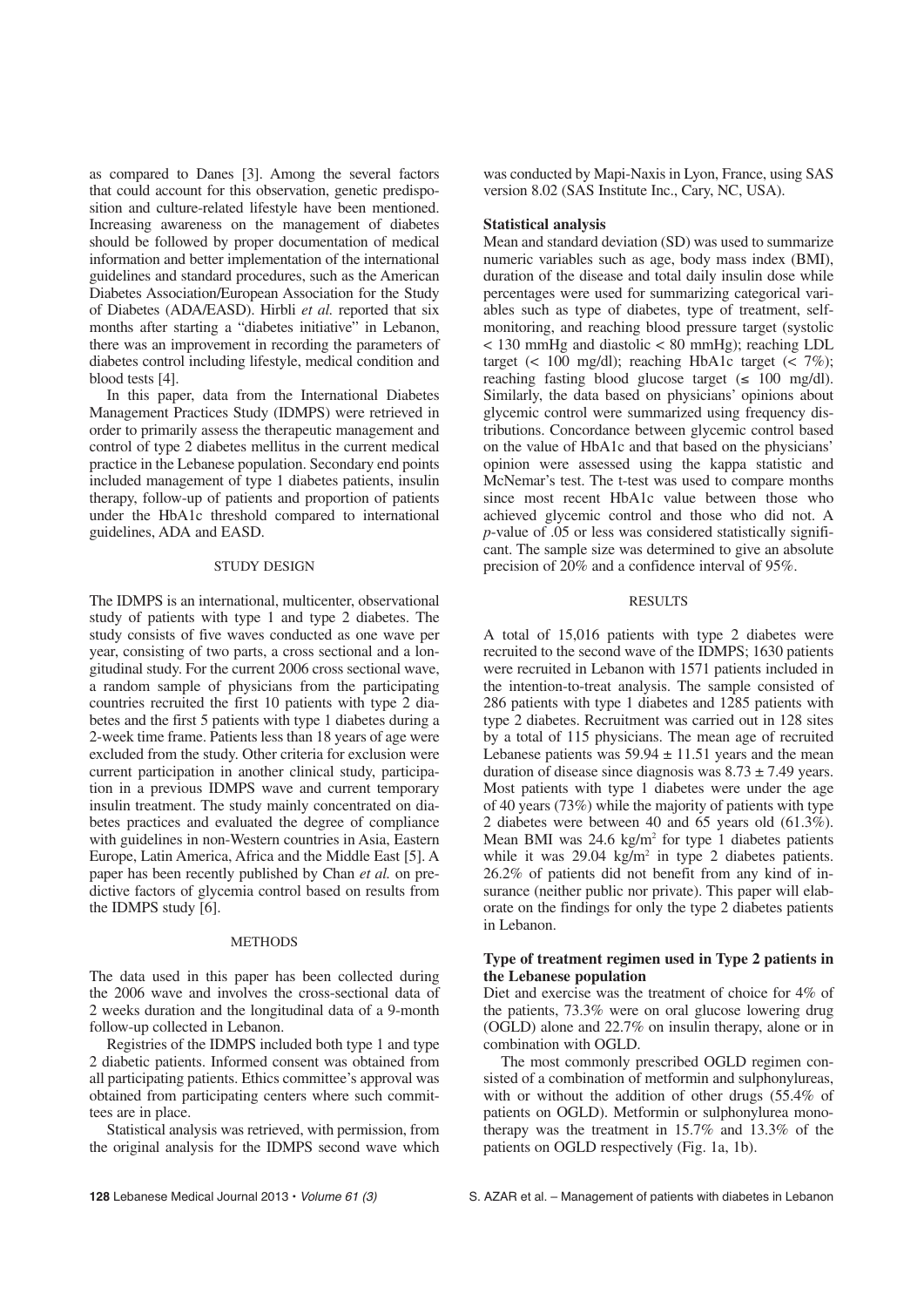

Detailed one glucose lowering drug/OGLD management for type 2 diabetic patients by number of OGLD used.

# **Insulin therapy regimen and follow-up**

Insulinized patients were on insulin therapy for  $3.65 \pm$ 4.97 years. Of these patients, 61.2% were on basal insulin, 9.3% were on basal plus prandial and 27.1% on premixed insulin. The mean total daily insulin dose was  $38.26 \pm$ 23.43 U. A majority of patients self-administered their insulin (61.9%) and 46.1% self-adjust their insulin dose. Patients on insulin therapy, with or without OGLD, had been diagnosed with diabetes for  $14.62 \pm 8.46$  years versus  $7.36 \pm 6.20$  years for patients on OGLD alone.

# **Blood glucose monitoring & HbA1c levels in Lebanese patients with Type 2 diabetes**

Patients on insulin more consistently self-monitored their blood glucose either fasting or postprandial (77.6%) as compared to patients on OGLD alone (50.6%). A small proportion of patients recorded their blood glucose more than 30 times a month thus making an average of more than once daily. The proportion of patients who monitored their fasting blood glucose (FBG) was higher than those who monitored postprandial glucose levels (PPG); 71.0% of patients, including 52.3% of insulin users, did not





self-monitor PPG. HbA1c measurements were available for 95.1% of the patients with at least one measurement in the previous year for 98% of these patients, with a mean of  $2.24 \pm 1.27$  measurements per year.

## **HbA1c, fasting blood glucose and diabetes control**

Diabetes control, defined as HbA1c < 7% was achieved by 29.6% of the recruited patients, with 41.1% patients having an HbA1c > 8%. Comparing modalities of treatment, 16.7% of patients on insulin, with or without OGLD, achieved an HbA1c < 7% versus 33.5% of patients on OGLD alone.

When assessing glycemic control based on physician's opinion, 39% of patients with type 2 were considered as controlled. Patients on OGLD alone were more controlled (42.4%) than patients on insulin treatment  $\pm$  OGLD (30.7%) or lifestyle modification (31.4%). Concordance between physician's opinion and HbA1c value was assessed using Mc Nemar's test (kappa = 0.55) and Bowker's test of symmetry  $(p < 0.0001)$ . The inter-rater variability was moderate. Reasons for not achieving glycemic target were reported and charted in Figure 2. Self-monitoring



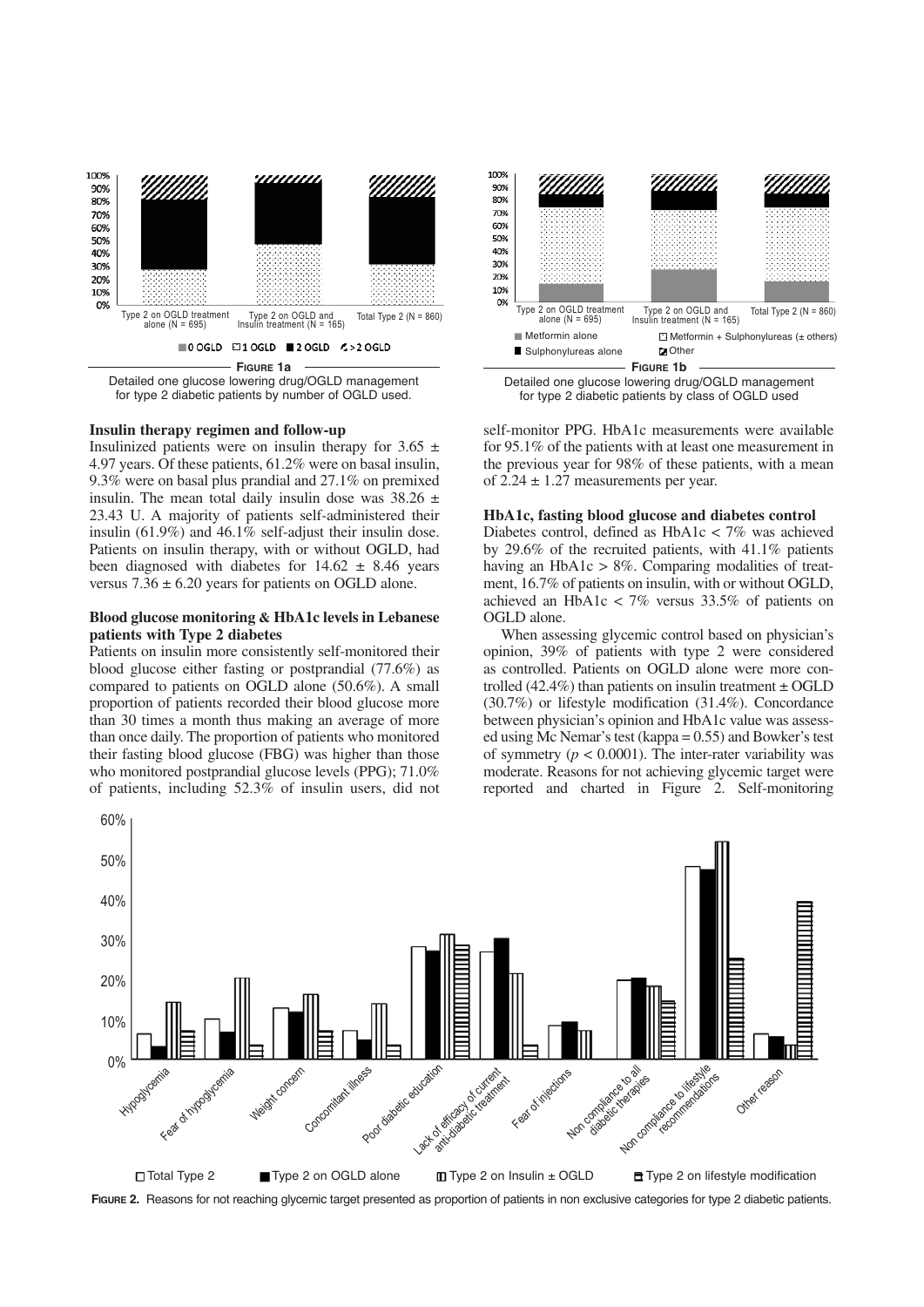of plasma glucose (FBG or PPG) was associated with better HbA1c outcomes. Significance was only reached for patients on OGLD alone  $(p = 0.006)$ . The frequency of FBG measurement however was not associated with patient being considered at glycemic target  $(p = 0.257)$ .

Availability of HbA1c value was not correlated with better control of fasting glycemia. On the contrary, 71.7% of patients without an HbA1c level had an elevated  $FBG > 100$  mg as opposed to 93.7% for patients with an available HbA1c level. An available HbA1c level was associated with reaching glycemic target as determined by the treating physician. Patients who achieved glycemic control had more frequent HbA1c measurements and significantly more recent HbA1c values than those not at target  $(1.88 \pm 3.12 \text{ vs } 2.88 \pm 5.79 \text{ months}; p < 0.001)$ . Diabetes management was evaluated through the three main targets:  $LDL < 100$  mg/dl,  $BP < 130/80$  mmHg and HbA1c < 7%. Only 2.7% of type 2 patients were found to have all three controlled (Figure 3).

#### DISCUSSION

This study identified inadequate glycemic control linked to type 2 diabetes in 15,016 patients recruited in Asia, Latin America, Africa and the Middle East. Similar to international observations, the management of type 2 diabetes in Lebanon was more targeted toward pharmacologic treatment than proactive measures [6]. Oral anti-hyperglycemic treatment involved 2 or more drugs. In monotherapy, metformin was the most commonly used agent. Inclusion of metformin in the treatment regimen would offer a protective effect in terms of related morbidity and mortality [8]. International guidelines advise using metformin as a first line agent and to add a sulphonylurea or basal insulin if monotherapy fails [8-9].

Results show that 22.6% of patients with type 2 diabetes were on insulin therapy, which is a low proportion internationally [6-7]. As expected from international guidelines, the main type of insulin used with OGLD in type 2 diabetics is basal insulin. Education of patients with diabetes on insulin therapy is a necessary step for disease



Number of target(s) met per patient subpopulation

control. Patients should be empowered, as recommended by several international guidelines, to perform their own injections and adjust their insulin dose according to glycemic level. Insulin titration is at the center of effective insulin treatment and should therefore be reinforced. For adequate insulin titration, patients first need to be compliant to glucose self-monitoring. Although the study showed that patients on insulin had more frequent monitoring, the mean is 17 measurements per month which is insufficient to establish careful monitoring required for safe insulin titration. The importance of PPG in addition to FBG monitoring and control should be stressed upon and highlighted to the patients. Self-monitoring rates in Lebanon were shown to be above the international rate of 32% [6].

Internationally, glycemic control is achieved for 20- 40% [6] of patients with type 2 diabetes. In Lebanon, 29.6% of the patients achieved the recommended target of HbA1c <  $7\%$ .

Patients at target had a more regular and frequent HbA1c monitoring regimen than patients who were not controlled. In the IDMPS sample, similarly to previous studies [2], only 30% of type 2 diabetics have reached the target HbA1c and were thus considered to have adequate glycemic control. From the collected HbA1c values, patients taking insulin were less controlled than patients on OGLD alone, with a majority of the insulinized patients with HbA1c > 8%. The lack of control of insulinized patients may be attributed to the delay in initiating insulin therapy. Patients initiating insulin therapy had been diagnosed with diabetes for more than 14 years, treated with lifestyle intervention, one and two or more OGLD and then started on insulin. Another reason might be inadequate titration of insulin therapy by the physician and/or the patient. Current ADA/EASD guidelines recommend initiation of basal insulin therapy as a second step option for patients failing metformin therapy. For patients on OGLD with or without insulin therapy, control was noted to be worse in patients who do not self-monitor their glucose levels. Reasons for not reaching glycemic target included non compliance to lifestyle modification (48.2%), followed by poor diabetic education in 28% of patients. Lack of efficacy of current treatment was one of the reasons for not reaching target in 26.8% of the patients. Other reasons impairing disease control were fear, non compliance and suboptimal education. The IDMPS portrays the importance of patient empowerment with regards to education about the disease, complications, management and control. The three main targets for diabetes control were not reached in most of type 2 patients (97.3%). This finding should alarm physicians to monitor blood pressure and lipid profile in addition to HbA1c as a mandatory part of their routine diabetic care.

## **CONCLUSION**

Despite presence of international guidelines and recommendations for the treatment of diabetes, and abundance